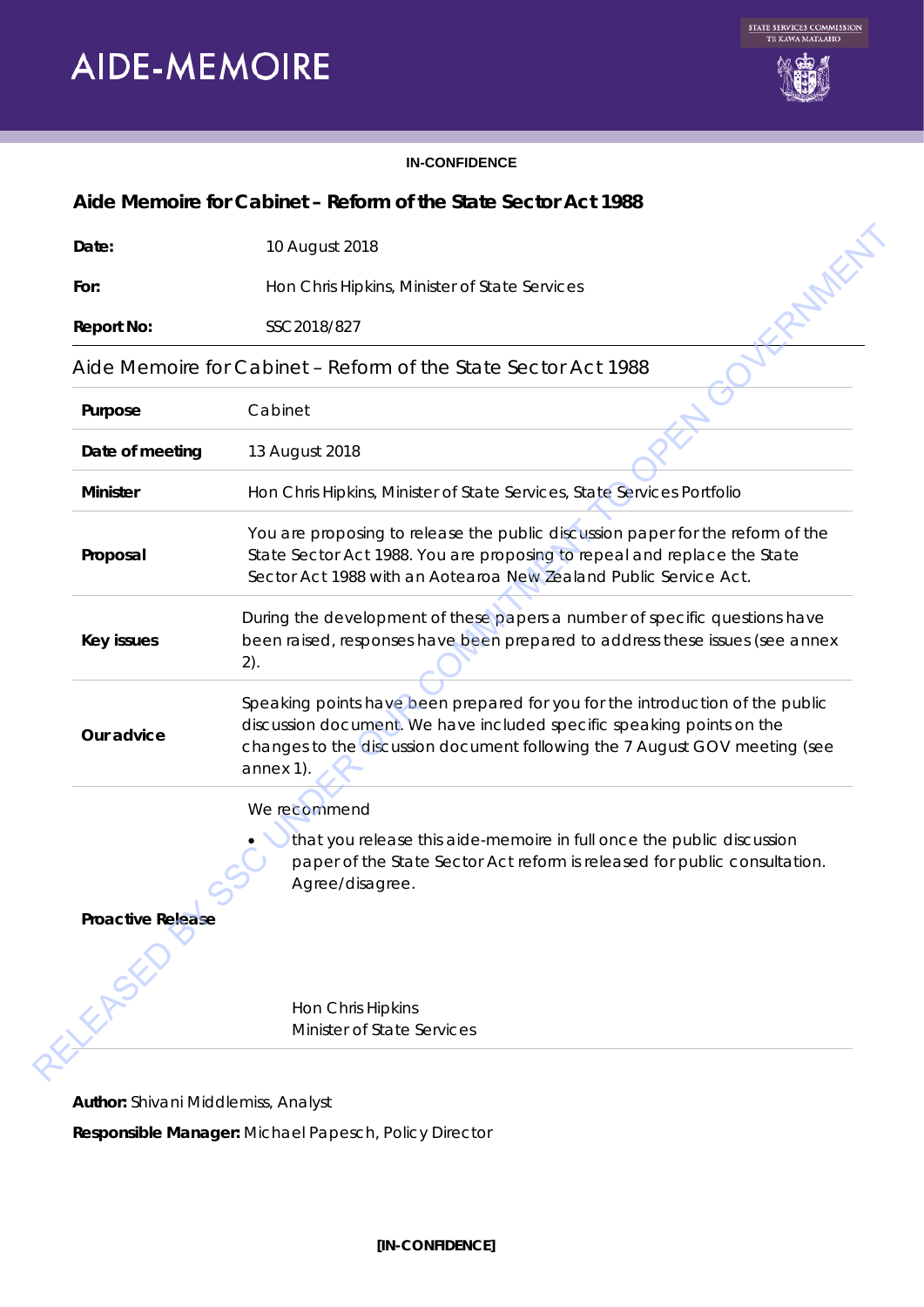# **Annex 1: Speaking points**

*Please note the following has been prepared as speaking points for the introduction of the public discussion document at Cabinet. These speaking points are a modified version of speaking points for the 7 August GOV meeting.*

framework for the New Zealand Public Service.

I would like to introduce this discussion paper, which proposes to establish a new legislative<br>framework for the New Zealand Public Service.<br>The reform of the State Sector Act is part of a wider reform package, which will The reform of the State Sector Act is part of a wider reform package, which will be wellconnected to any changes embedding intergenerational within the public sector, and changes to the Public Finance Act 1989.

The core proposals for a new Act are:

- articulated purpose, principles and values for the New Zealand Public Service and its role in supporting the Crown/Māori relationship;
- expanded definition of the New Zealand Public Service to a range of Crown entities (Crown agents, autonomous Crown entities) with the effect of applying the purpose, principles and values (set out in the new Act) to them;
- establishment of a Senior Leaders' Service and new collective responsibilities for chief executives;
- references to diversity and inclusion, and ethics and integrity, opportunities in the New Zealand Public Service;
- enabling stronger workforce provisions;
- provision for new organisational and governance arrangements for departments in the New Zealand Public Service to enable joined-up, citizen-centred services; and
- increased capability of the New Zealand Public Service to support successive governments.

Based on feedback received at the 7 August GOV meeting we have:

- worked with the Treasury to agree to additional references to changes to the Public Finance Act 1989 within the consultation material; and
- included a number of options within the discussion document regarding the constitution and appointment of a Public Service Commission or Commissioner based on feedback received at GOV. These options include: a shorter term for the Commissioner, multimember Commission, and a chairperson Commission model. Everyond the montologie and the constraints of the constraints of the proposes to reach the modern of the SMS constraints of the MD committed to the Propose when the SMS constraints of the Propose solution of the SMS const

Two documents will be released for public consultation, one will be a detailed discussion document, and the other will be a shorter consultation document to engage the general public.

Public consultation commences the week of 27 August (please note this aligns with Public Finance Act changes), and concludes 12 October.

The State Services Commission has been engaging with key stakeholders, including senior public service leaders, Public Service Association (PSA), Māori, public servants, and academics. These engagements will continue over the consultation period and inform final policy proposals.

Following public consultation, I will prepare proposed directions of travel. I intend to provide a paper outlining the proposed directions of travel by November 2018, with final recommendations to Cabinet in March 2019.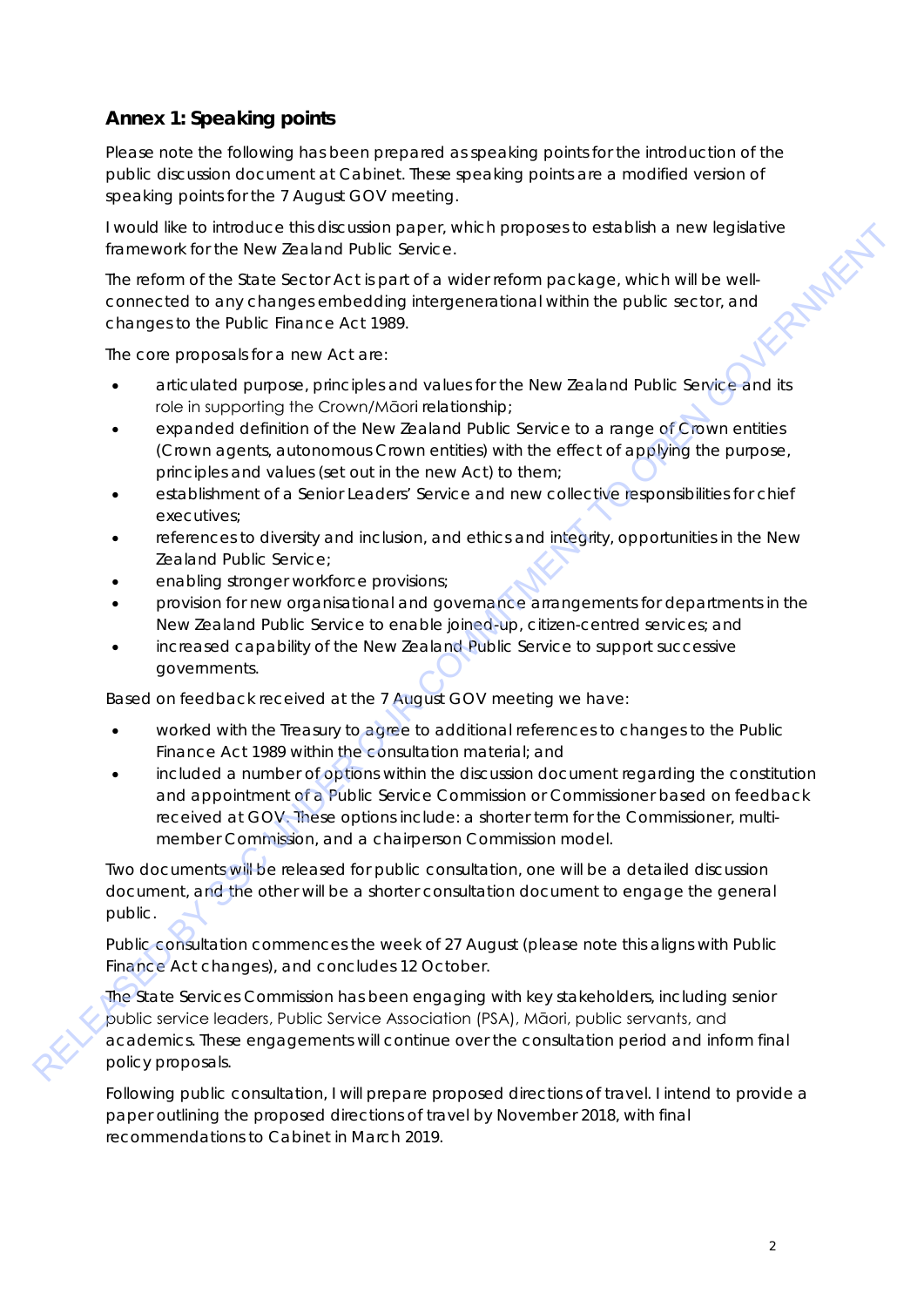# **Annex 2: Feedback on earlier drafts of the discussion document**

*During the development of these papers a number of specific questions have been raised, responses have been provided to questions that may arise from the discussion at Cabinet. Please note that these responses are the same as the material prepared for the 7 August GOV meeting.*

## **Supporting the Government's wider agenda**

The objectives outlined in the reform of the State Sector Act include providing: better outcomes, better services; strengthening the constitutional role of the Public Service; and supporting a modern, agile and adaptive system. These objectives will help support the Government drive meaningful change through to public sector for New Zealanders.

#### **Ministerial decision rights**

The reform is not intended to change Ministerial decision-rights. The Cabinet Manual sets out expectations between the Public Service and Ministers; we think that legislating for shared purpose, principles and values will provide clarity for Ministers around the expectations of the Public Service.

*Refer to paragraph 40 of the Cabinet paper.*

#### **Reference to the Treaty of Waitangi within the new Act**

The current Act is silent on the Public Service's role in the relationship between the Crown and Māori. The discussion paper proposes a prominent stand-alone clause in a new Act to set out clear expectations of the New Zealand Public Service support the government of the day to foster a strong relationship with Māori and to better meet the needs and aspirations of Māori and its Treaty obligations. This clause would be aspirational, similar to those on the purpose, principles and values and not enforceable Supporting the Governments wider agenda<br>
The objectives culting the constrained by the state stockholical constrained by the Public Screence and<br>
supporting in model and the model of the Screence stress objectives subseque

## *Refer to paragraph 24 of the Cabinet paper.*

Operational provisions would strengthen and clarify the Commissioner's and chief executives' responsibilities. Chief executives would have explicit, enforceable responsibilities and accountabilities for partnership, participation and engagement with Māori, workforce cultural competency and composition, and delivering services and results.

## *Refer to paragraph 26 of the Cabinet paper.*

If a Chief Executive or Crown entity board is not meeting the Treaty requirements under the new Act, he or she could be judicially reviewed. The ability to litigate could be limited with explicit provisions in the Act, similar to provisions in clause 28 of the Child Poverty Reduction Bill, which details the effect of targets.

## **Constitutional role of the Public Service**

The State Sector Act is a component of New Zealand's constitutional framework. Reforming the Act is being carefully approached so that constitutional conventions are preserved or shifted appropriately (e.g. the proposal for the Commissioner to determine how the Public Service provides factual information during the Government formation process). Officials consider that the proposals in the discussion paper do not change constitutional conventions. Consultation will likely reveal other perspectives on these conventions and ways to secure them.

*Refer to paragraph 14 of the Cabinet paper and pages 19-20 of the discussion paper.* 

**Effect of proposals on community and voluntary organisations**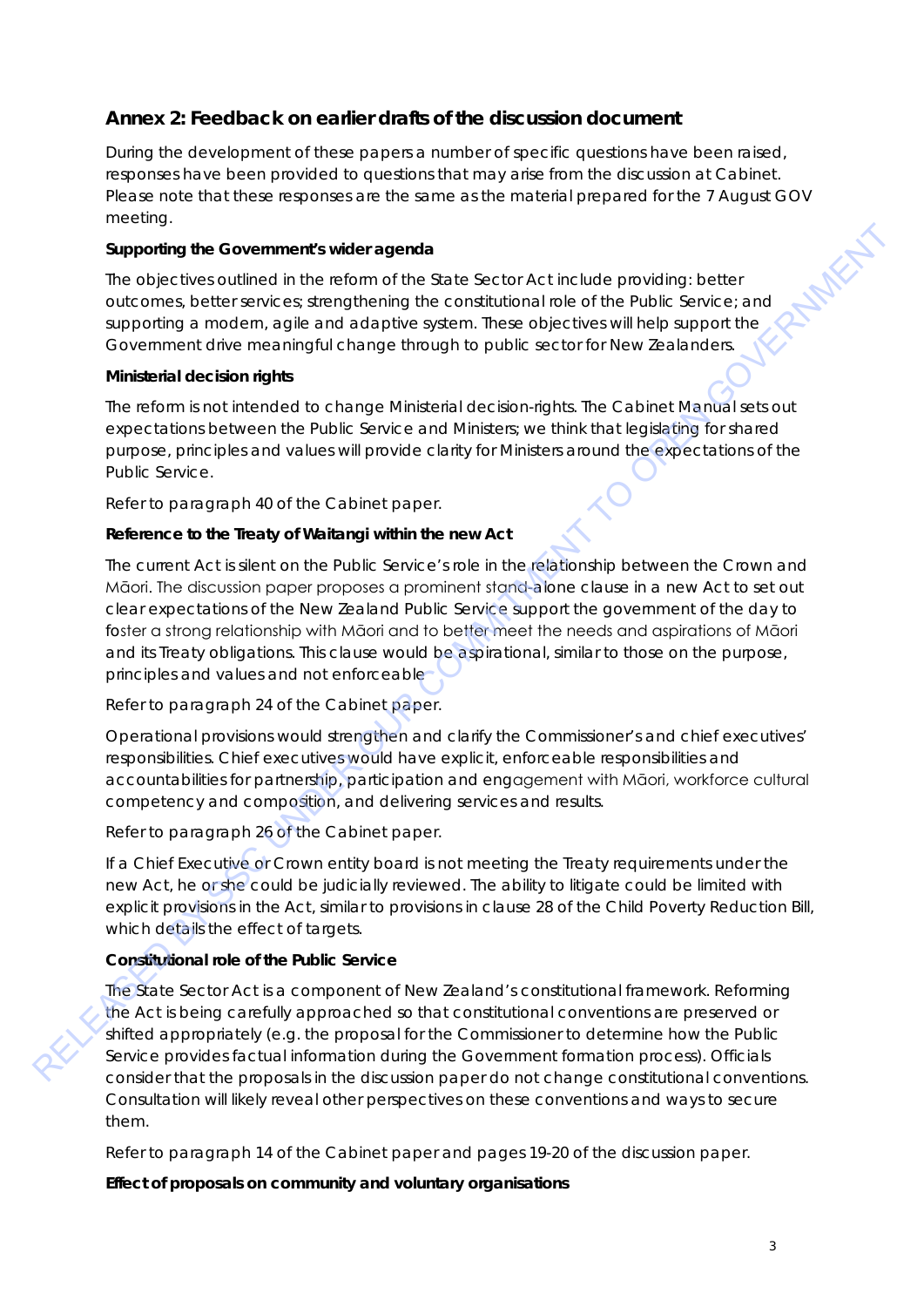Officials have considered how and to what extent the principles and values may apply to agencies of the community and voluntary sectors which are funded to provide public services but are not part of the Public Service. The discussion document outlines the mechanisms through which contractors can be bound to existing integrity standards. These are:

- where functions are delegated under section 41 of the State Sector Act the delegate<br>can be required to comply with the Code of Conduct; and<br>where outside contractors are used the contractor can be bound by the Code of<br>Cond can be required to comply with the Code of Conduct; and
- where outside contractors are used the contractor can be bound by the Code of Conduct if the agency is so bound

*Refer to paragraph 35 of the Cabinet paper.*

## **Role of the State Services Commissioner**

We are aware that some commentators will propose a three-person Commission model through the consultation process. A single Commissioner position will continue under the current proposal to ensure that it is clear who is held accountable by Government, and New Zealanders, and for the integrity and performance of the Public Service. Additionally, a single Commissioner provides Ministers a single point of reference to ensure the Public Service responds quickly and decisively to ministerial priorities.

## *Refer to page 41 of the discussion paper.*

## **Capturing the lessons from the Canterbury Earthquakes**

There a number of key lessons for the public service after the 2011 earthquake, including**:** citizen/business-centric service design, co-production, co-location, and information sharing to improve efficiency, (from Ombler and Washington, *Seismic Shifts: The Canterbury earthquakes and public sector innovation*). Lessons from the Canterbury Earthquakes are being considered in policy development.

*Refer to page 27 of the discussion paper.* 

#### **Consistency with the wider Employment Relations Framework**

Common terms and conditions for the Senior Leaders Service could be seen to effect the ability for some public servants to negotiate terms of employment. The current Employment Relations Framework of negotiation of terms and conditions will remain, and we would envisage the current practice based on an offer and acceptance process, where there is a general ability to discuss terms of employment would remain. In our discussions with the Ministry of Business and Innovation (MBIE), we discussed this issue and the ways to design common terms and conditions, we intend to keep the public sector within the current employment relations framework. We will continue to engage with MBIE on this. combe required to complete interesting with the Code of Conduct and<br>the ferrome particle in the upping is so bound<br>conduct if the upping is so bound<br>Referre particle interesting as distributed interesting and the matrix a

## **Litigation risks**

The following is a summary of potential litigation risks with regard to the proposed purpose, principles and values. The current proposal is that these aspects of the Act are not enforceable.

Chief Executives and Crown entity boards are already expected to act consistently with the proposed purpose, principles and values. Similar statements exist in the State Sector Act and in the State Services Code of Conduct issued by the State Services Commissioner.

The intention is the legislation be drafted in accordance with the policy intention that the purpose, principles and values not be enforceable in law. Any litigation risk is low because we expect the Public Service to act in accordance with the purpose, principles and values. The values and principles are close to the criteria decision makers are already required to adhere